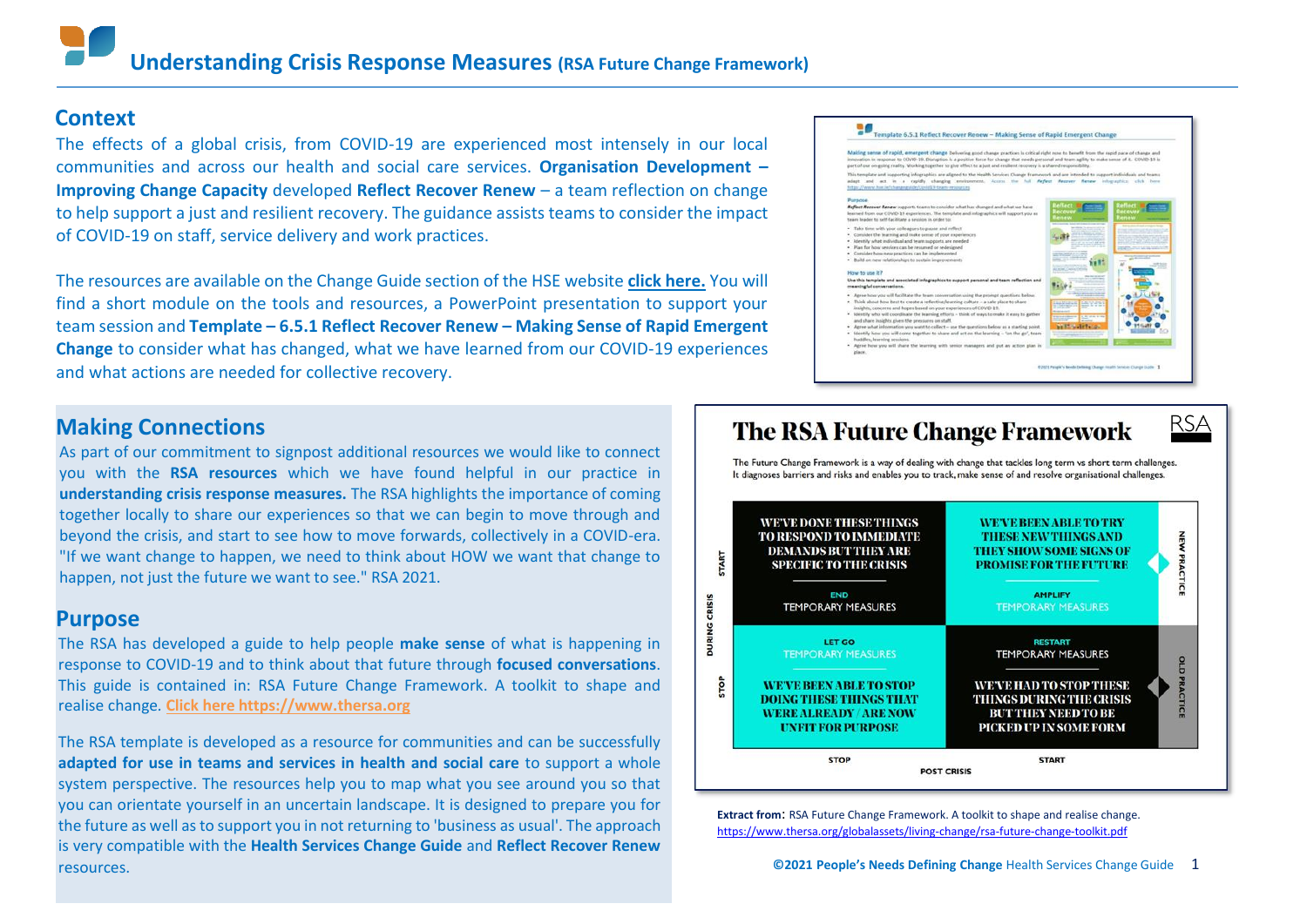### **How to use it?**

The **process** outlined below by Ian Burbidge, RSA is framed as a 'Challenge Lab Approach' that can be used by communities, organisations and teams to reflect on post crisis learning.

# Work through Identify Take Find **Review** Assess Determine what is unfit for purpose in a post crisis world in a pre crisis form? (i.e. the context has changed but how<br>they work hes not) they work has not) Assess what was learned about these current system and processes Review what we had to keep doing during the crisis (to a greater or lesser extent) Find ways of doing so Take those that are worth amplifying Identify those measures that fall in each quadrant (see Crisis Response Measures and associated quadrant) Work through the process of planning future recovery

# **'Challenge Lab Approach' for post crisis communities and organisations to:**

Source of materials: Ian Burbidge, RSA, 2020 [www.thersa.org.](http://www.thersa.org/) Adapted for use by: Anne McMurray Development Ltd. (2020) and Organisation Development - Improving Change Capacity, Kells (2021).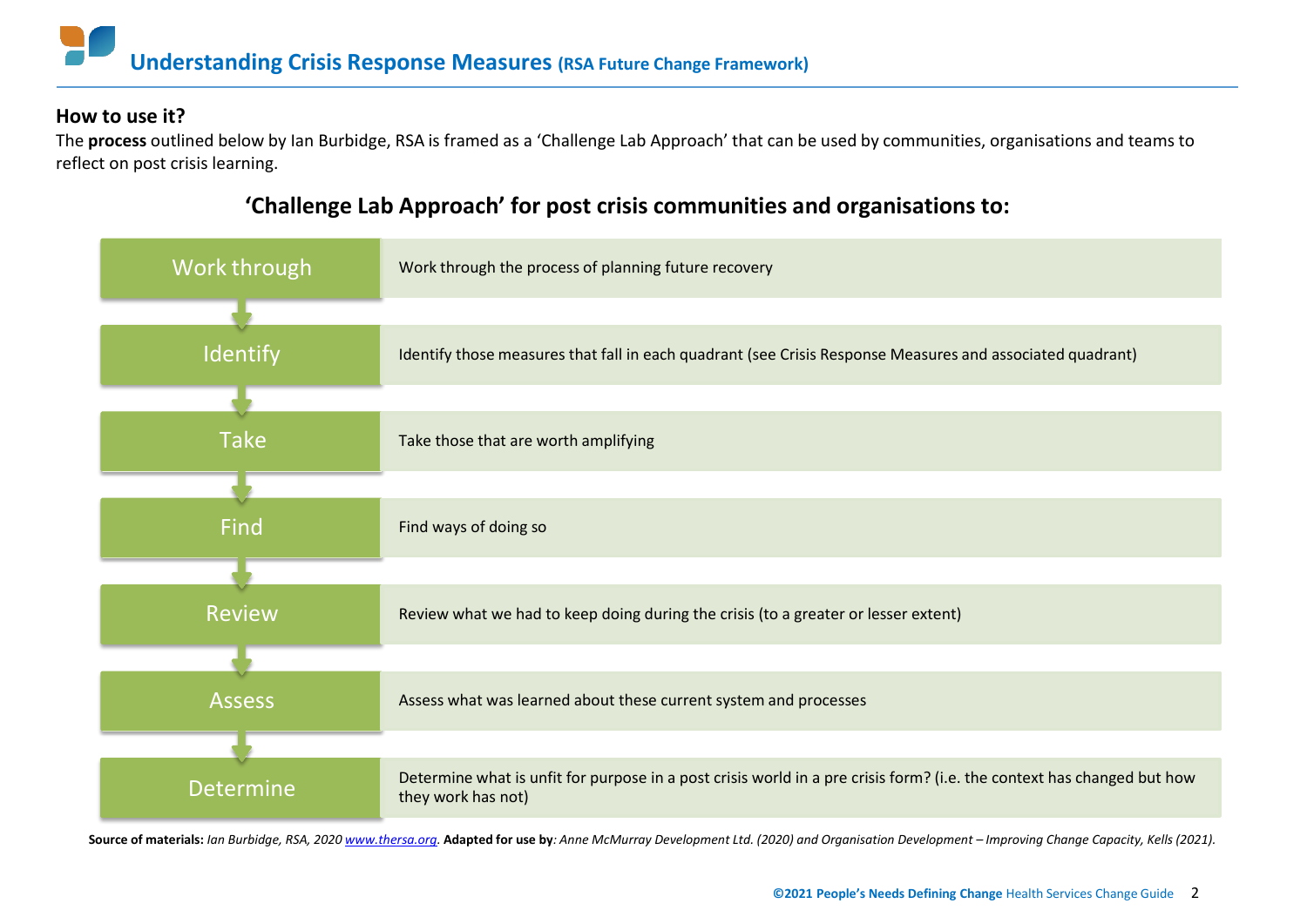### **Understand crisisresponse measures**

The RSA resource contained in *Bridges to the Future – Help shape change in a post COVID world* is framed as a conversation guide that takes you through prompt questions to reflect on the following:

### **Understand crisisresponse measures**

- **Temporary measures:** what things you have done to respond to immediate demands but that were specific to the crisis
- **Obsolete activity:** what things you were able to stop doing that were already or are now unfit for purpose
- **Paused activity:** what things you had to stop doing during the crisis but that need to be picked up again in some form
- **Innovative measures:** what new things you have been able to try and they show some signs of promise for the future

The framework helps team consider old practices, practices that need to continue and potential for new practices. It also brings a **different lens** to how you view things – to focus a little deeper on the actions people are taking, on individual and group behaviours and relationshipsthat have changed. There may also be changes in structures and policies as well as more fundamental changes in beliefs that influence us (social norms, values and stories).

The *Health Services Change Guide*, *Reflect Recover Renew Resources* and the **RSA template** complement each other providing opportunities to explore practice changes a little deeper. These resources are not intended as a 'once off' exercise – you may need to go away and gather more information on different perspectives, from colleagues, from patients/service users, families, communities. You may also need to revisit your data as the landscape changes and we continue to live and work in a COVID-era. Bringing a deeper layer of analysis will help us learn from the adaptation and action that has taken place in response to COVID-19.

- The RSA documentation is linked to a creative MIRO online resource where you can complete the documentation this may work well for some teams who have access to this online platform.
- For others you may wish to download the template to print it and use it within your team.

## **Contact us**

Please contact us at: **[changeguide@hse.ie](mailto:changeguide@hse.ie)** if you wish to consider further how best to support your team to **Reflect, Recover and Renew** and make the best use of resources available. To access the Change Guide website **click [here](https://www.hse.ie/eng/staff/resources/changeguide/covid19-team-resources/)** or you can follow us on Twitter **[@HSEchange\\_guide.](https://twitter.com/hsechange_guide?lang=en)**